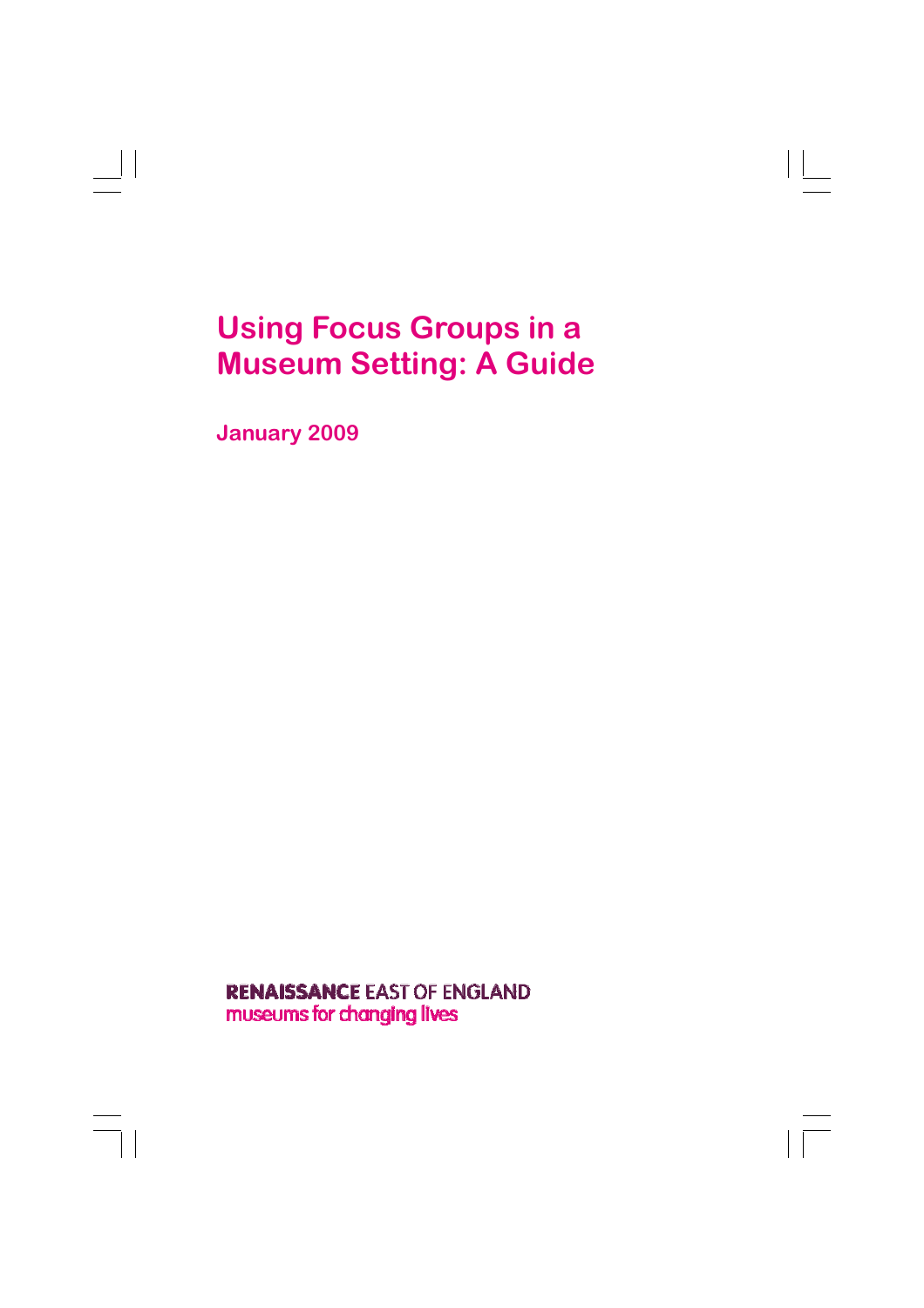## **Contents Page**

| Introduction: what are focus groups?   | $\overline{2}$ |
|----------------------------------------|----------------|
| When might you use focus groups?       | 2              |
| Pros and cons of focus group research  | 3              |
| The basic rules of focus groups        | 4              |
| <b>Recruiting Participants</b>         | 5              |
| Thinking about your questions          | 6              |
| <b>Ethical Issues</b>                  | 7              |
| How to Structure a Focus Group Session | 7              |
| How to deal with difficult situations  | 8              |
| Recording the focus group              | 8              |
| Making sense of your results           | 9              |
| Reporting and using your results       | 9              |
| Further reading                        | 10             |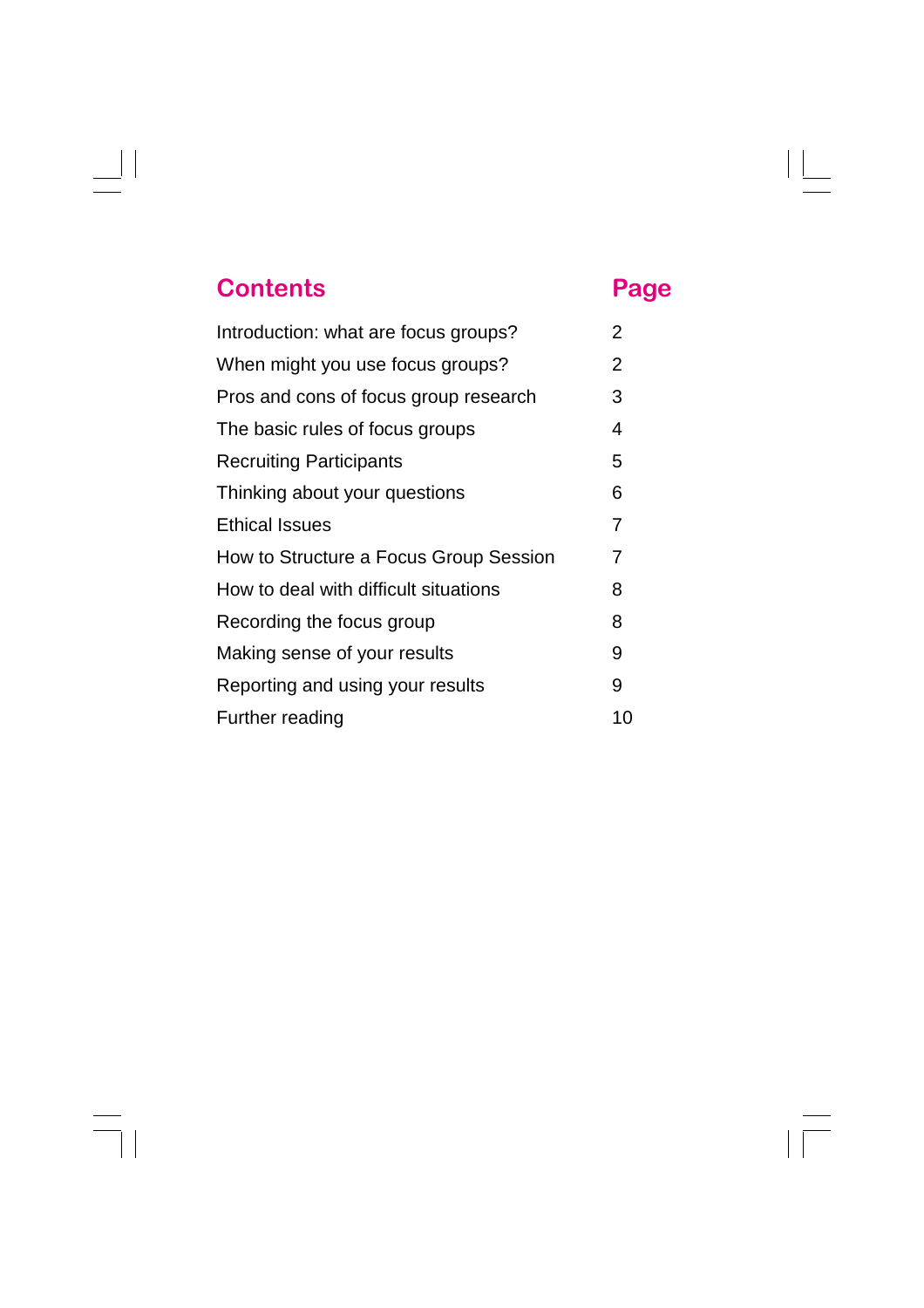## **Foreword**

This short guide provides information for museum practitioners interested in carrying out focus group research. It is not designed as a stand-alone tool but as a resource to support training and information already provided in the *Evaluation toolkit for museum practitioners<sup>1</sup>*.

Where other resources have been consulted in writing this guide, the appropriate source(s) have been quoted.

Harriet Foster, Evaluation Officer, Renaissance East of England harriet.foster@norfolk.gov.uk Tel. (01603) 495894 www.renaissance-east.org.uk

<sup>1</sup>Evaluation toolkit for museum practitioners. 2008. East of England Museum Hub. Available for free download at www.renaissance-east.org.uk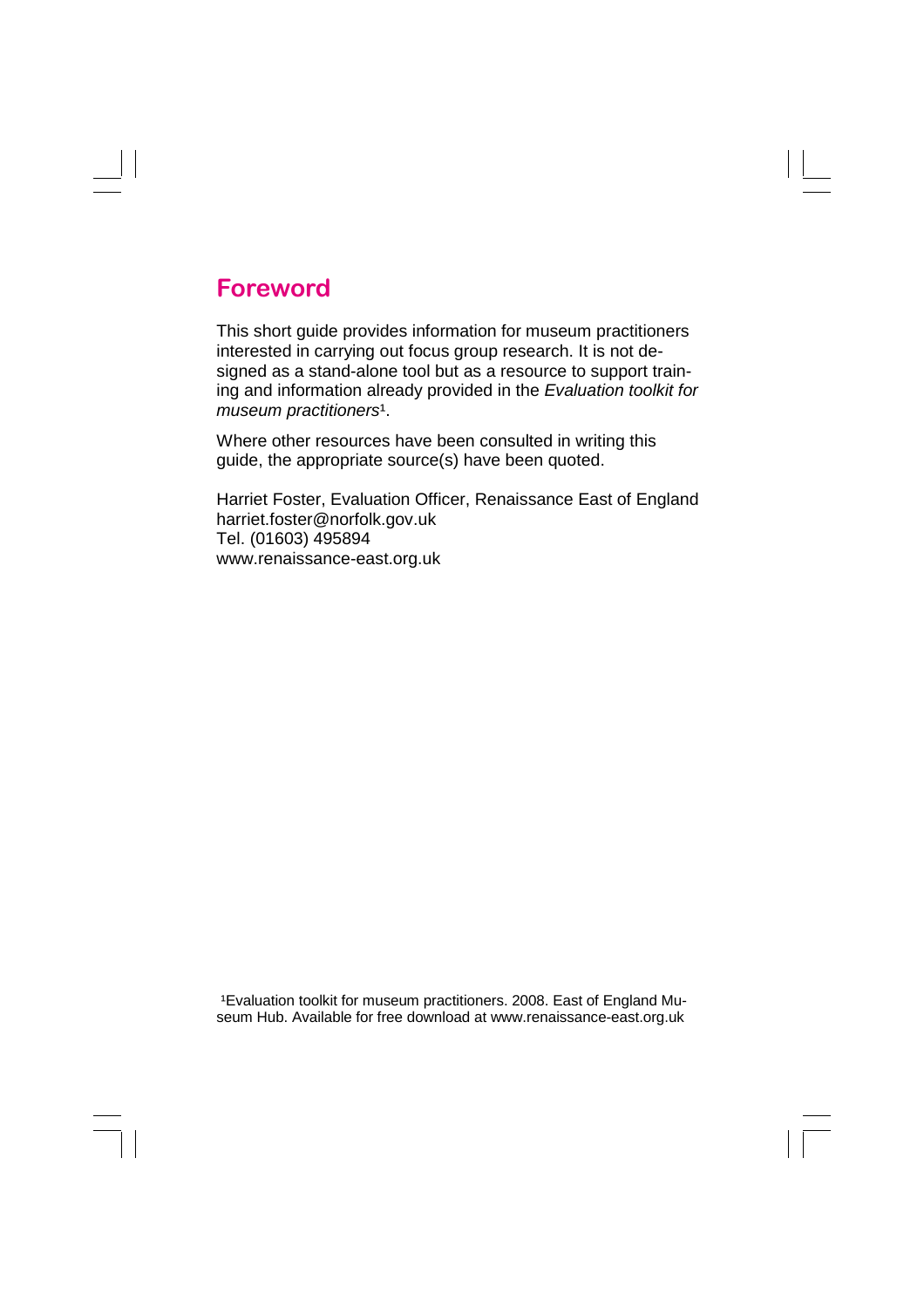#### **Introduction: what are focus groups?**

Focus groups were an outcome of research by the US government in the 1930s looking at the impact of propaganda films. They became popular within the field of marketing and have since gained wider appeal in the social sciences. Museums are increasingly using focus groups as a means of involving stakeholders in the decision-making process.

Focus group research can be thought of as a variation of the group interview technique. As its name suggests, the idea is to hold *focussed* discussion with a *group* of people that share a common interest to explore a defined set of issues. A moderator is present to help keep discussion on track. Focus group research can be characterised by group interaction that leads to a deeper understanding of individuals' motivations and the reasons for thinking the way that they do. This is possible because focus groups allow for participants to articulate their thoughts with the group moderator probing and asking follow-up questions as necessary. Interactions between participants enable differing views to be questioned, challenged and explored in more depth.

#### **When might you use focus groups?**

Focus groups can be used for a variety of purposes by museums. For example in the following instances they might be used for research into an exhibition or larger scale museum redevelopment:

- *Front-end evaluation* (at the start of the project) this would be when you need to determine your audience's existing knowledge about a topic as well as to gauge their interest and expectations of how material might be displayed and interpreted.
- *Formative evaluation* (during the project) this can occur when you wish to test plans or prototypes that may have already been drawn up, such as interactive exhibits and mock-ups, ideas about proposed content or design elements.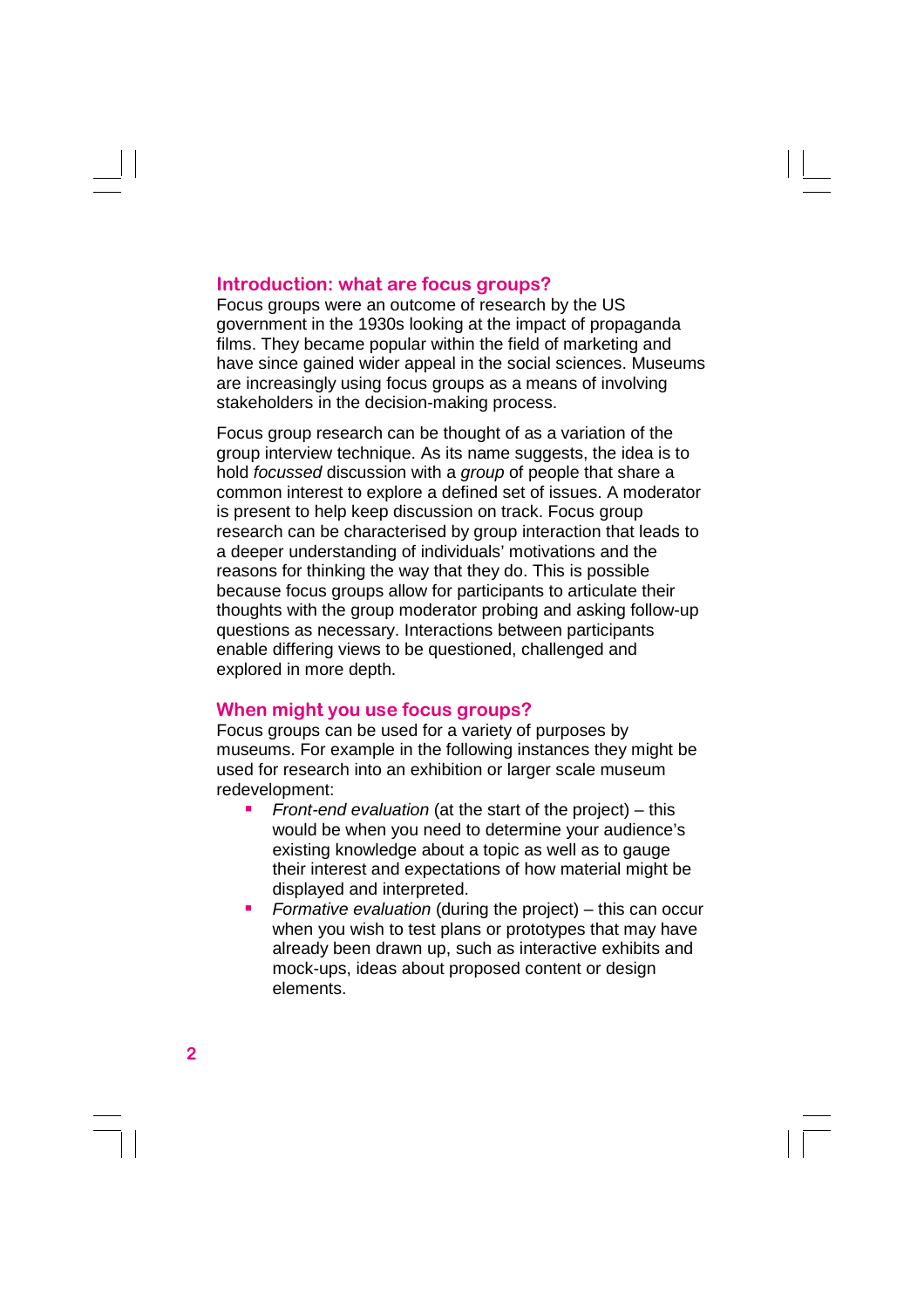*Summative evaluation* (after the project) – this would be helpful to gain an insight into your visitor's understanding, satisfaction and learning with respect to the project.

Additionally, focus groups can be used in these instances:

- As a tool in strategic planning and stakeholder analysis/ feedback (particularly useful when you have groups of people or teams of staff where you need to gather feedback simply and quickly).
- For audience research studies  $-$  where you research selected audience groups (older visitors, teachers, young people)
- In market research  $-$  to test advertising and promotion concepts, consumer motivations, behaviour and product satisfaction.

Source: http://www.amonline.net.au/amarc/pdf/research/focusgps.pdf

#### **Pros and cons of focus group research**

As with any research method, there are strengths and weaknesses with the focus group approach.

#### **Pros**

- Interactions between participants ('synergistic' effect) enhances data quality by tempering extreme viewpoints
- **Group interaction allows for new areas to be considered** that are not necessarily anticipated or encountered via other methods
- It is possible to gain in-depth rich, insightful data and feedback
- It is quicker to gain views from participants than from individual interviews
- **If offers the opportunity to ask for clarification of** responses and to follow-up and probe key responses from participants
- If it is possible to gather 'visual' feedback i.e. the observation of body language
- It is a suitable way to gather feedback from children and from people with low literacy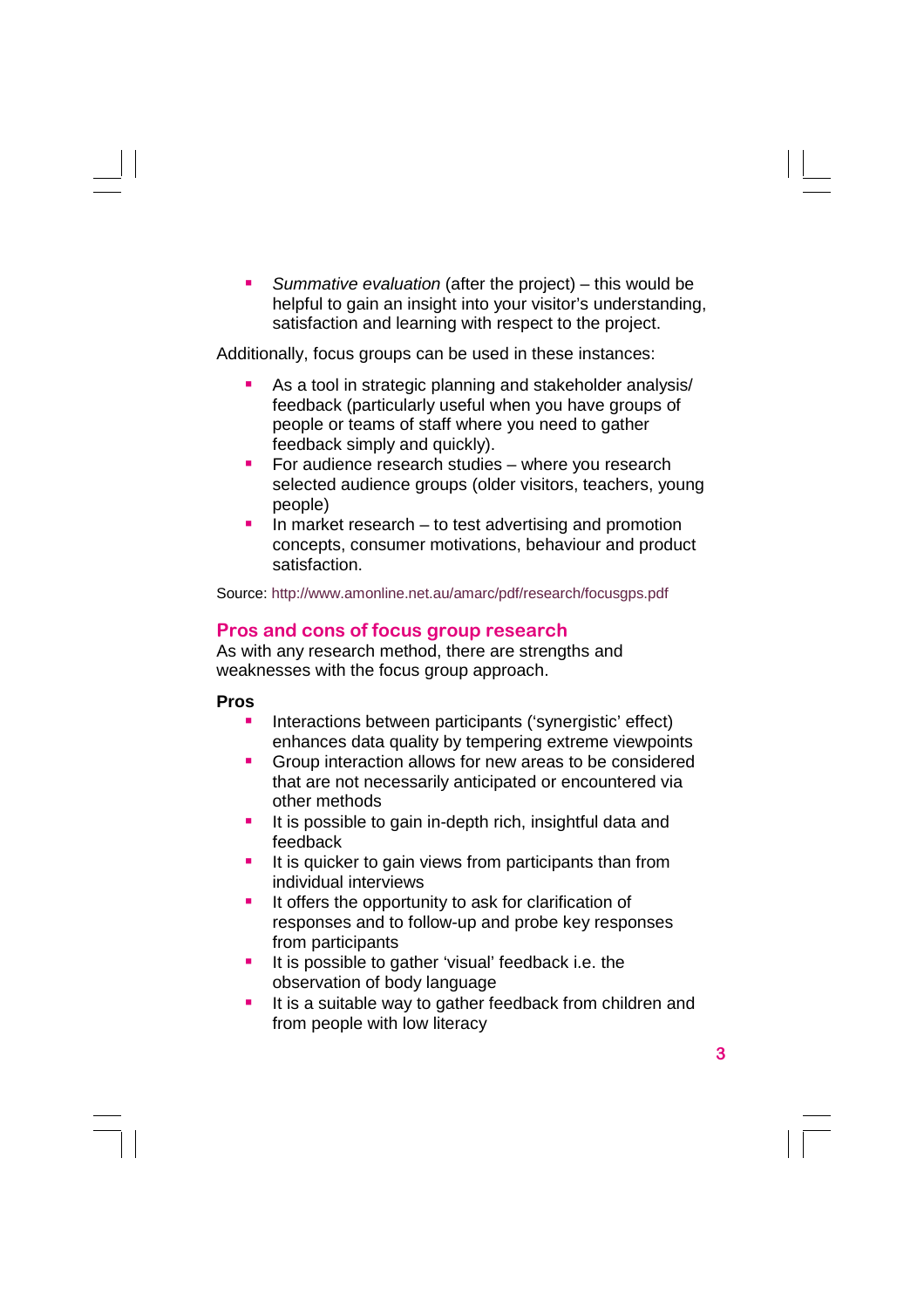#### **Cons**

- It is not possible to generalise to larger populations given the small sample sizes usually involved
- **There can be difficulties recruiting an appropriate sample**
- A skilled facilitator/moderator is key to manage the focus group so that it is not dominated by a minority of people and to encourage less verbal participants to contribute
- **However, managing different personalities can be difficult** and lead to bias in the results
- **Analysis is time consuming and requires a good level of** skill in interpretation
- Not all participants may feel comfortable in a group
- A reduced number of questions and response time is necessary given the number of people participating
- **Controversial and highly personal issues are not** generally suitable for discussion

#### **The basic rules of focus groups**

- 8 10 participants is the ideal number
- Group your participants according to the target audience for the subject matter (e.g. exhibition) being researched and pair your groups (e.g. visitors vs. non-visitors)
- A minimum of 4 sessions are usually needed but 6-8 may be better
- **E** Aim for the session to last no more than two hours in total (90 minutes is ideal)
- **Try not to be over-ambitious with the number of** questions (8-10 questions / themes is more than enough)
- **Always use two facilitators (one to moderate and another** to assist)
- **Aim to reimburse your participants if necessary**
- **Always hold the session in a safe place**
- **•** Offer refreshments to your participants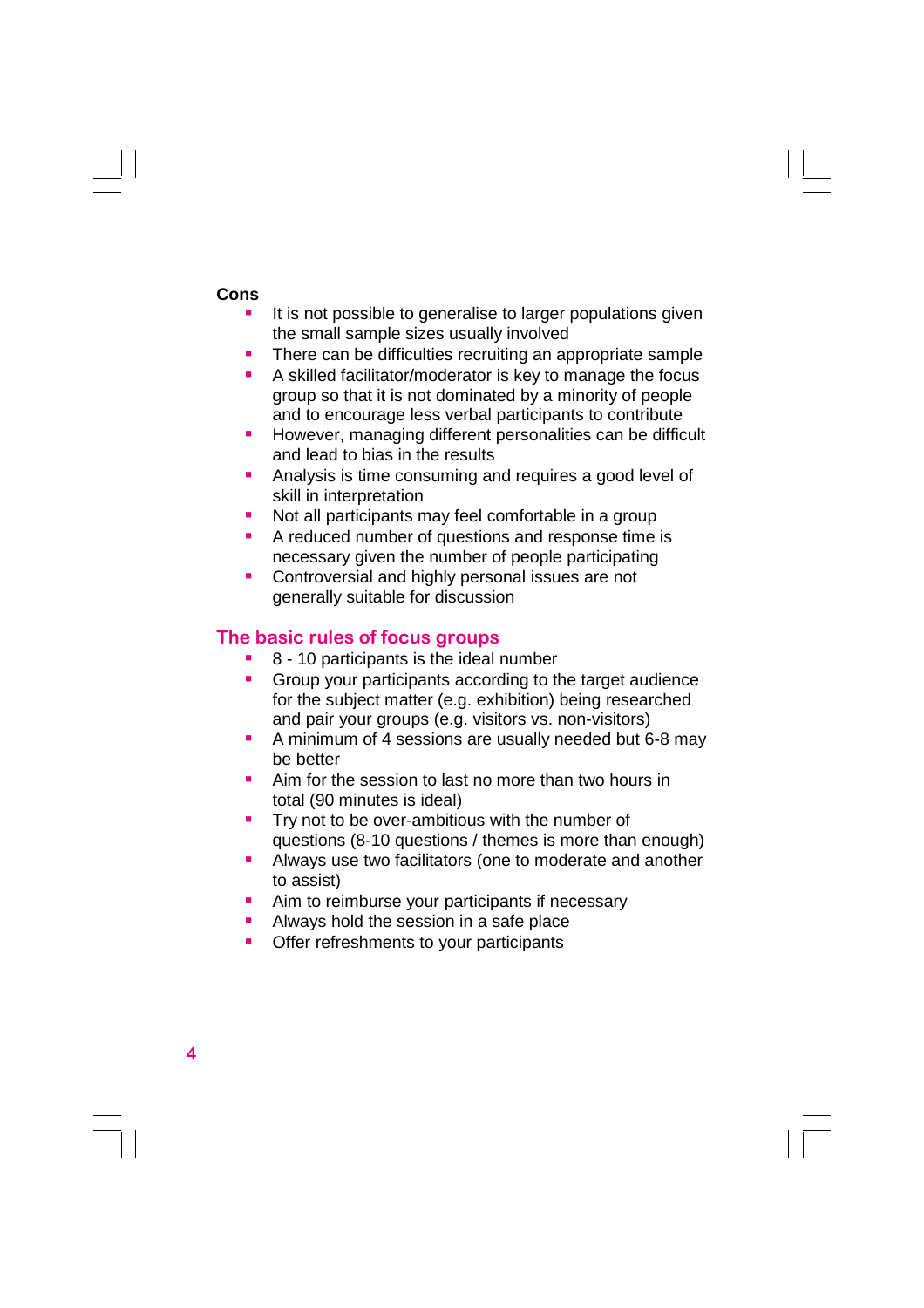#### **Recruiting Participants**

- Focus groups rely on you recruiting participants by *purposive sampling* (i.e. choosing your participants with regard to your project aims). So, first of all you need to decide which groups of people you wish to consult. This will help you to create a number of screening questions to recruit an appropriate sample. You will probably need to consult your local community so it is important to know what your community profile is (i.e. demographic information, such as age, ethnicity, gender, employment status, or shared interests, about a group of people who live within a set geographical area).
- **Remember to recruit more people than you will actually** need as some individuals will cancel last minute.
- **Never underestimate the resources needed for** recruitment – it is a time consuming business.
- **You can choose to use a recruitment company or** undertake the recruitment yourselves. If you choose the latter then the following ideas may help:
	- **Compile a database of willing participants from** collecting names and demographic information in the museum as well as Friends of your museum
	- Use 'snowball' sampling asking participants to name other suitable participants
	- Involve people from previous consultations,
	- **Your Local Authority Citizens Panel may be able** to provide you with demographic information about local citizens who could be approached to take part in your focus groups
	- **Approach community groups that you already** have a relationship with; aim also to create new contacts with community groups that you have not previously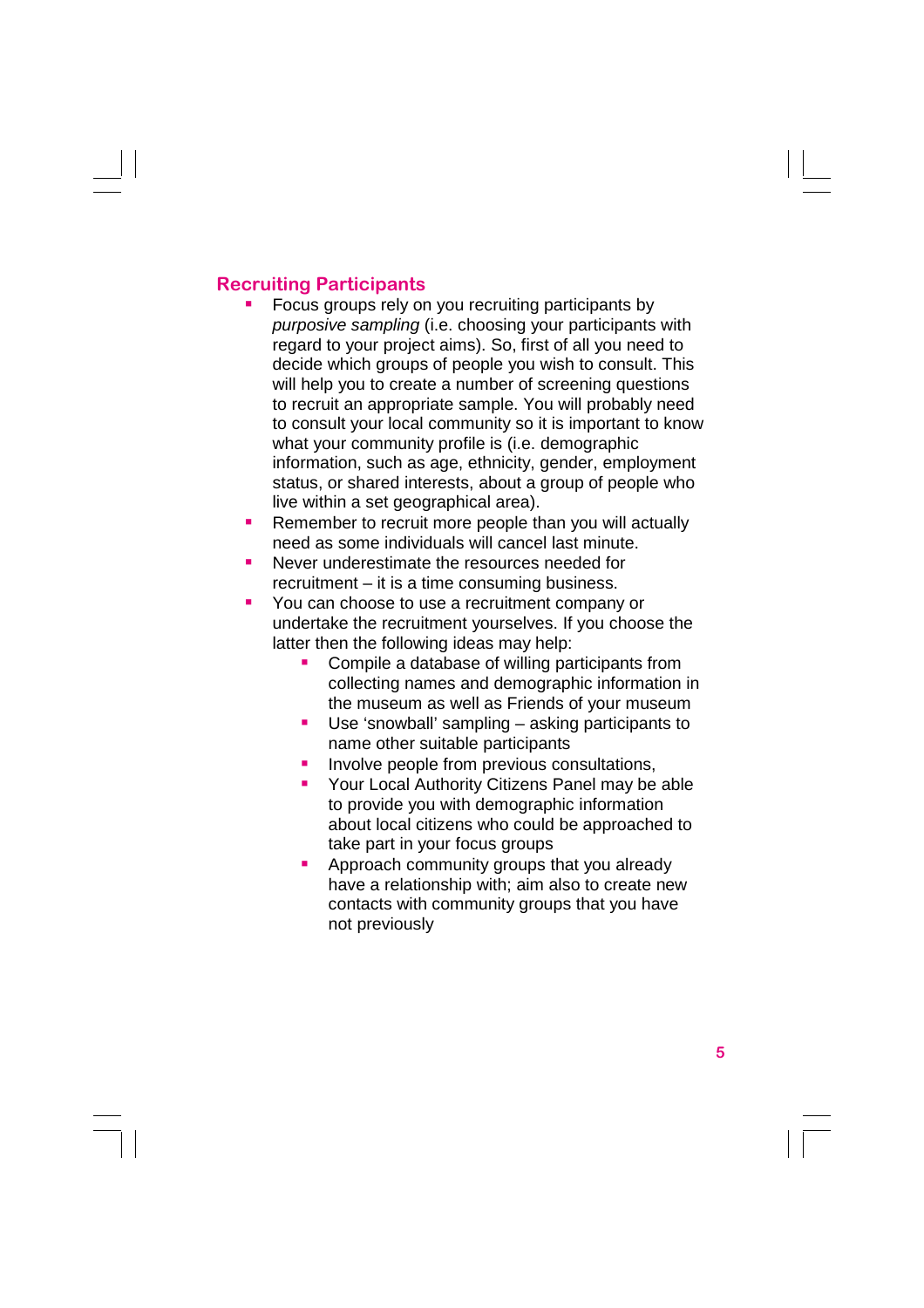#### **Thinking about your questions**

- Consider whether you will use a 'topic guide' or a set of structured questions. A topic guide is a list of issues that you aim to cover during the focus group. Structured questions on the other hand set out word-for-word each question, in sequence, that you wish to ask. Topic guides take less time to prepare and are more conversational in nature but are not always advisable where you are holding focus groups run by moderators with less experience or where different moderators are involved in a set of focus groups. In these situations, structured questions are usually a better option.
- **Remember, even if you use structured questions, you** can still ask them in a more conversational manner
- **Small talk (and an ice-breaker) is an important part of**  focus groups at the beginning of the session as this will help to 'warm up' your participants and hopefully enable them to feel more responsive and relaxed.
- $\blacksquare$  Try to move from the more general to the specific (e.g. from describing a recent museum visit to specific questions exploring feedback on a range of exhibition topics or themes)
- **When phrasing questions it is best to:** 
	- Use broad, open-ended questions to elicit an open-ended response
	- Ask about specific experiences rather than intentions or possibilities ("think back")
	- **•** Avoid asking participants to explain themselves using questions starting with "why" as this suggests that they need to justify their thinking with a rational answer. "What" or "how" are betterused terms to start your questions.
	- Keep questions simple
- **Avoid using jargon and giving examples**
- Test, test and test again your questions beforehand

Source: Krueger, R.A. (1998). *Developing Questions for Focus Groups*. London, Sage Publications.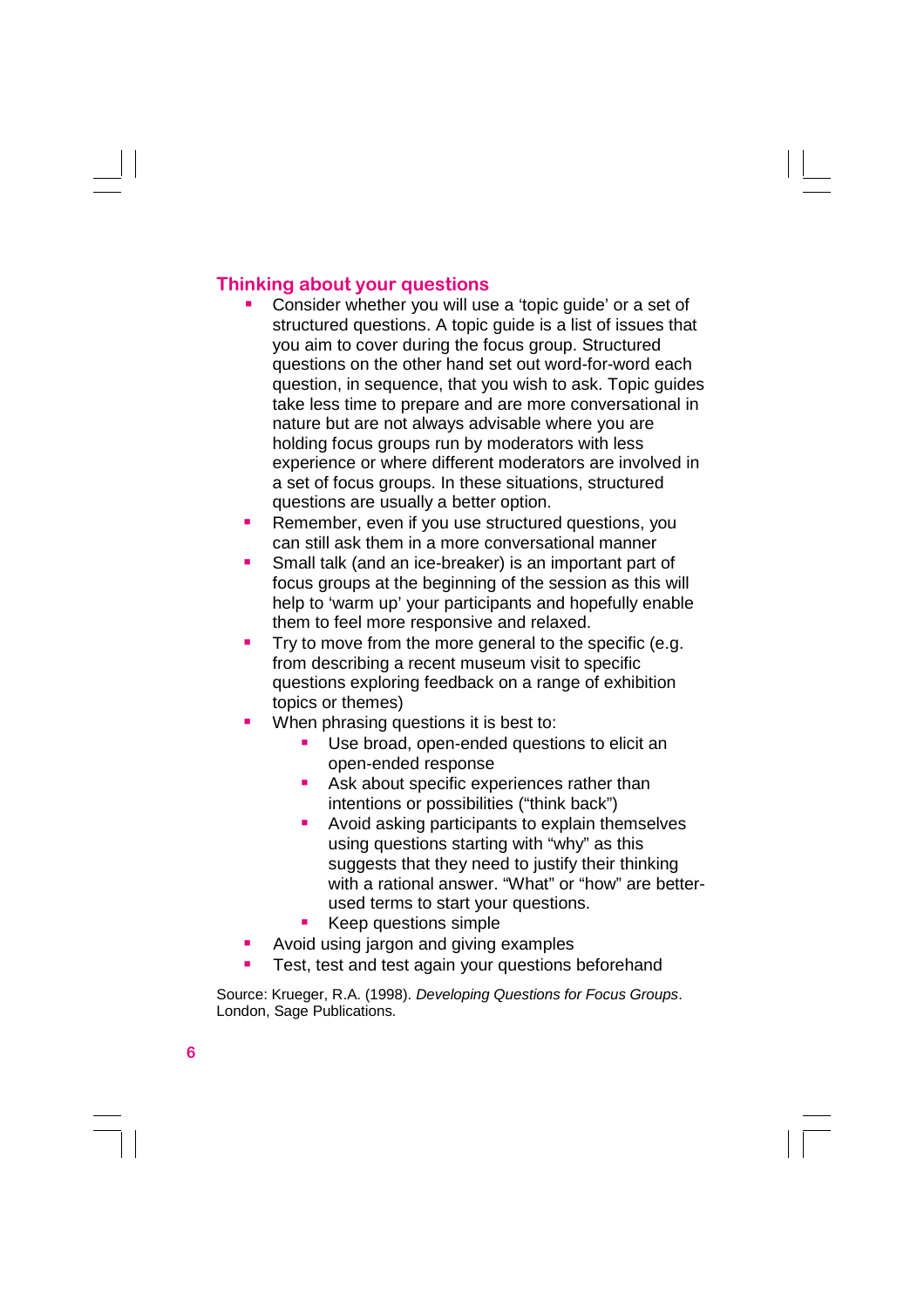#### **Ethical Issues**

It is very important to brief participants before any focus group discussion starts. This should cover the following:

- What the research is about (its purpose, aims)
- **What is expected of them (honesty, openness, be** respectful of others)
- What they can expect of the researchers (adhere to best research practice)

Remember also to provide participants with a participant information sheet and ensure that two participant consent forms are signed, one copy for you and one copy for your participant. More information about these is provided in the 'Evaluation toolkit for museum practitioners'.

Lastly, it's important to ensure that if you have personal information about your participants, you store and process this in accordance with the Data Protection Act 1998 (see the *Evaluation toolkit for museum practitioners* for further guidance).

### **How to Structure a Focus Group Session**

There is an advisable basic structure to follow when it comes to delivering a focus group. The stages are outlined below:

- On arrival, ask participants to sign consent forms (following an explanation of their need) and deal with any reimbursement
- Provide introductions from facilitators and cover any housekeeping issues (refreshments, toilets, fire exits)
- **Give details about how the session will be structured and** how long it will last; purpose of research, ground rules
- Hold an 'ice breaker' (incorporates participants introducing themselves)
- **Hold the main discussion covering your key questions**
- **Summarise the participants' main points of view and ask** them if this is an accurate record of their feedback
- **Invite further comments and questions from participants**
- Offer thanks to participants
- Hold a debrief between the facilitators (moderator & assistant)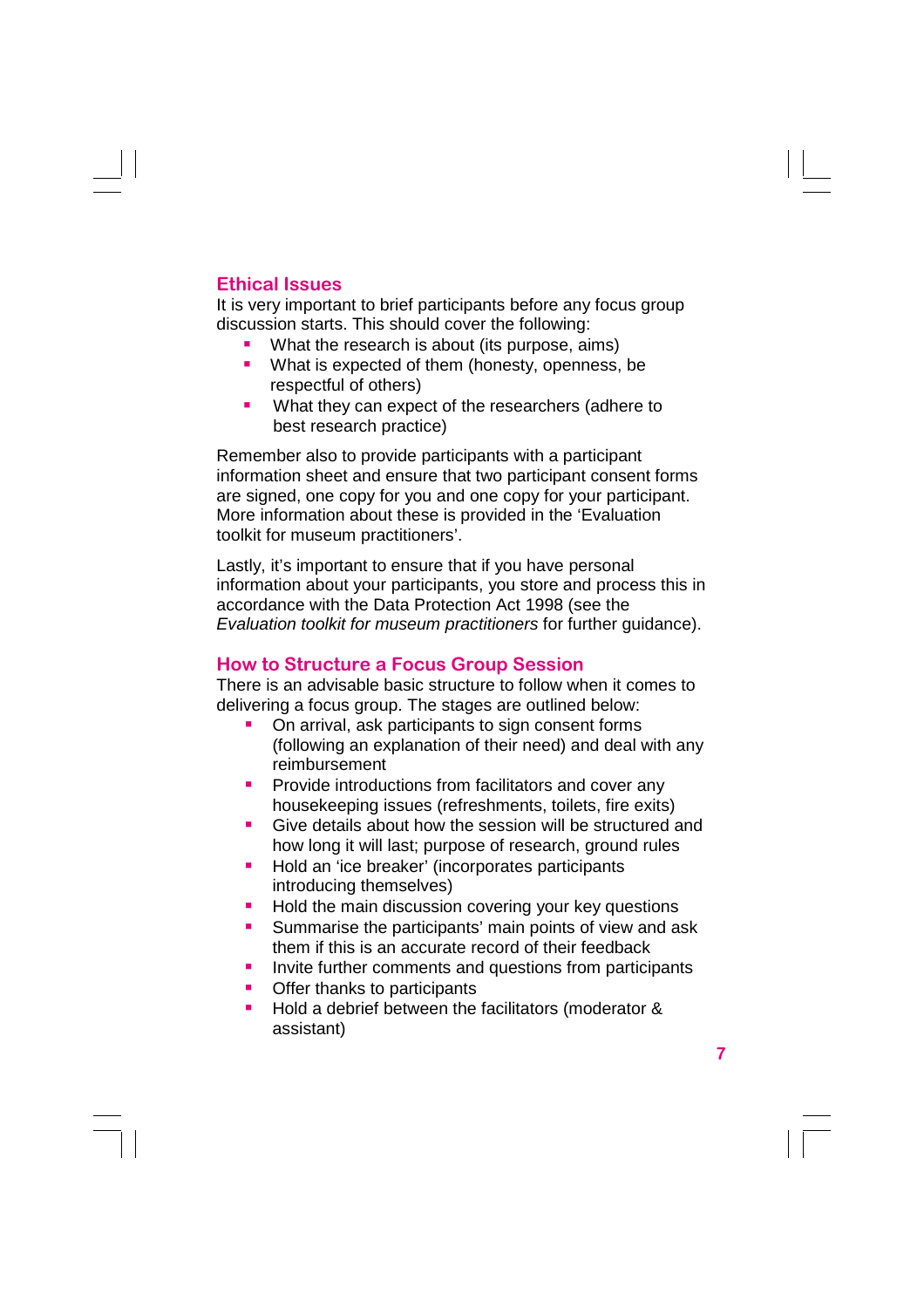#### **How to deal with difficult situations**

In some instances, focus groups can go a little awry. You might encounter the situations detailed below. Some advice is provided to help overcome these problems.

- Are the participants answering the question or just talking? There is a certain skill needed by the moderator to overcome this issue. Moderators need to listen carefully to the conversation whilst keeping track in their head of whether this is relevant to the issues that need to be discussed. In some instances, the discussion may be lively and interesting but irrelevant to your question. In these cases, you need to steer the discussion back on track.
- $\blacksquare$  Shy participants In this instance it is useful to have your participants wearing name badges so that you can draw these individuals into the conversation by asking their opinion directly, where they have not contributed.
- Dominant participants or participants with a bugbear these are often the most difficult participants to handle. You can thank them directly for their comments and clearly ask the others whether they agree or not. In some cases, if the participant is completely disrupting the discussion, then you may wish (during a break, on a oneto-one basis) to thank them for their time and let them know that you have enough feedback from them and that they may leave early.

#### **Recording the focus group**

Keeping a record of what was said in your focus group is vital. It is advisable to use a number of methods:

- A voice recorder remember to test, test and test again before you use it to determine the best settings for your setting and do let participants know that you will be recording them beforehand.
- **D** Observer notes taken by the moderator's assistant (recording the body language of participants, often as insightful as the actual comments themselves; as well as the seating plan of participants, any notes of animated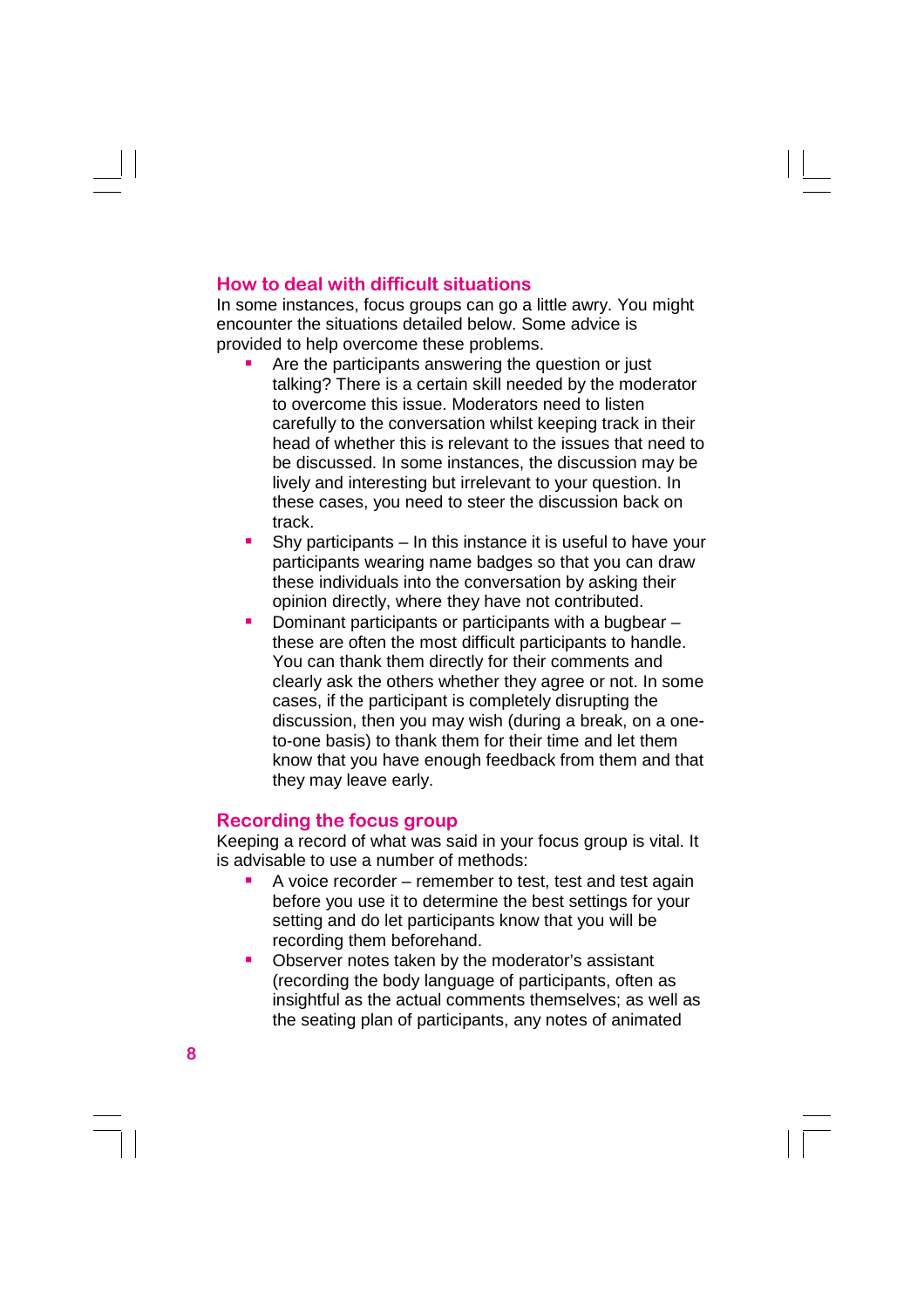discussion, points of consensus/divergence of opinions and interesting quotes)

- **Transcripts of sessions, typed up from your recorded** focus groups.
- Notes from the debrief between the two facilitators following the session.

#### **Making sense of your results**

As soon after the session as possible, it is important to hold a debrief between the two facilitators while the discussion is still fresh in your mind to consider the following questions:

- What are the most important themes or ideas discussed?
- How did this differ from what you expected?
- How did these differ from what occurred in earlier focus groups?
- **What points need to be included in the written report?**
- **What quotes should be remembered and possibly** included in the report?
- **Were there any unexpected or anticipated findings?**

You can also consider the group dynamics and whether anything seemed to influence the discussion. Then go through each question and discuss the main themes to emerge from each, using the observer's notes. Dictate these on your recorder once you have agreed the main points for each question.

Source: Krueger, R.A. (1998). *Analyzing and Reporting Focus Group Results.* London, Sage Publications.

#### **Reporting and using your results**

There are a number of points to keep in mind when it comes to reporting your results.

- Who is your audience? This will shape the format, length and content of your report. Make it relevant and accessible to your audience.
- Avoid giving a summary of the data as numbers and percentages. Remember you are dealing with qualitative data and need to report on it in a qualitative way. It can be a good idea to give the reader a sense of how